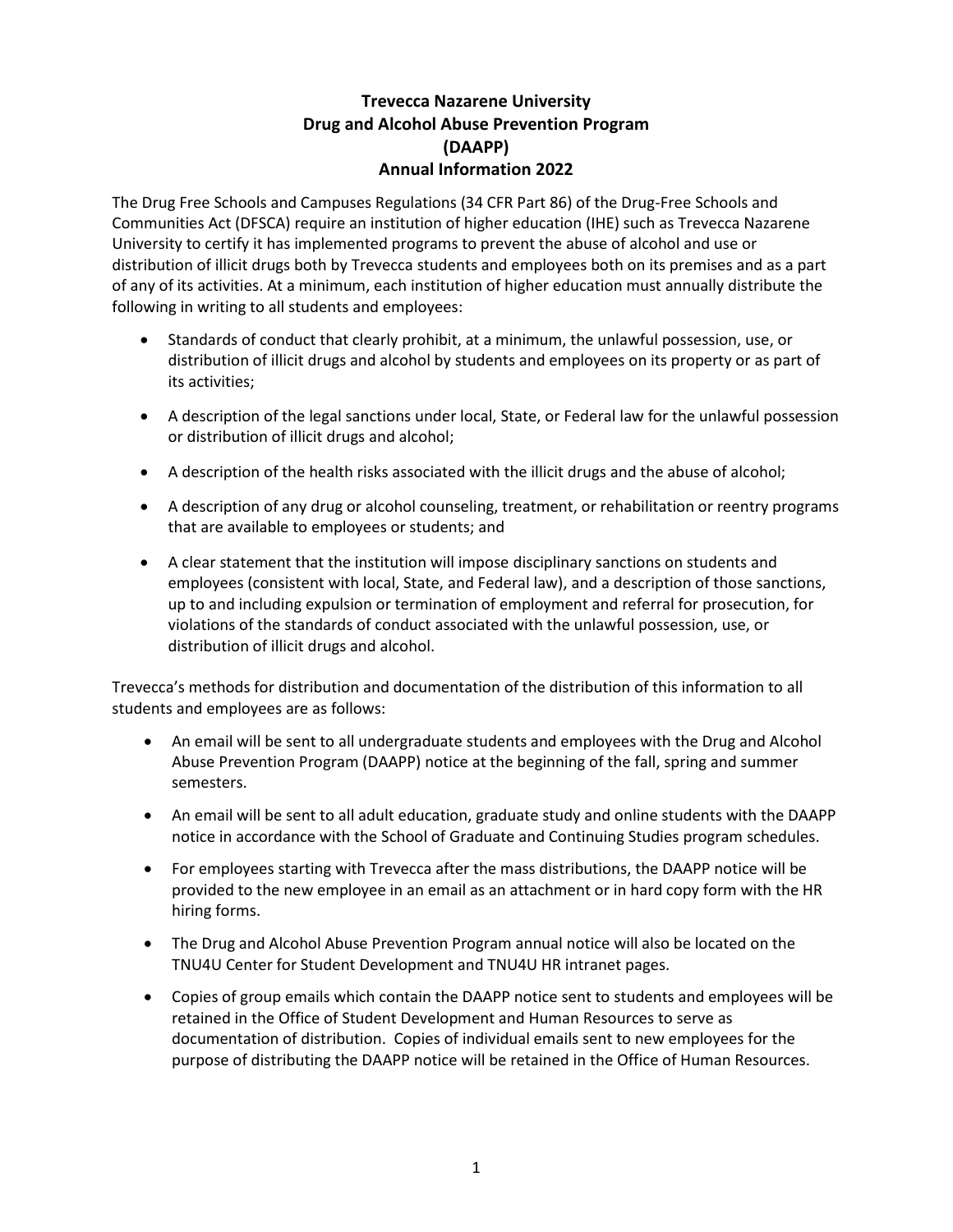The law further requires that the institution conduct a biennial review of its Drug and Alcohol Abuse and Prevention Program (DAAPP) with the following objectives:

- Determine its effectiveness and implement changes to the program if they are needed; and
- Ensure that the disciplinary sanctions for violations of the standards of conduct associated with the unlawful possession, use, or distribution of illicit drugs and alcohol are consistently enforced.

The biennial review will include:

- A description of the Drug and Alcohol Abuse Prevention Program (DAAPP) elements
- A statement of the DAAPP program goals and a discussion of goal achievement
- Summaries of the DAAPP program strengths and weaknesses
- Procedures for distributing annual DAAPP notification to students and employees
- Copies of the DAAPP and related policies distributed to students and employees
- Recommendations for revising DAAPP programs
- The number of drug- and alcohol-related violations and fatalities occurring on the campus or as part of their activities that are reported to campus officials; and
- The number and types of sanctions imposed as a result of such violations or fatalities.

### **Standards of Conduct for Employees and Currently Enrolled Students**

Trevecca Nazarene University prohibits the use or possession of alcohol and the unlawful possession, use, distribution or manufacture of illegal drugs by University employees and students on University property, in any University owned or leased facility, or as part of any University employment or activity. The life style expectations of Trevecca go beyond the requirements of the Drug Free Schools and Communities Act Amendments by not only opposing the use or possession of alcohol and unlawful possession, use, or distribution of illicit drugs by students and employees, but promoting abstinence as a life style choice.

### **Legal Sanctions**

In compliance with the federal Drug-Free Communities Act, the following criminal sanctions are provided to help students understand the risks of substance consumption, possession, and distribution. The list may not be exhaustive; students are encouraged to engage in additional research as well as explore information about drinking laws.

The **Metropolitan Government of Nashville/Davidson County** prohibits the following acts and prescribes the corresponding penalties:

- It is unlawful to possess a hypodermic needle, syringe or other item used with an illicit drug or controlled substance that has traces of a controlled substance upon it.
- It is illegal to sell or give certain types of glue or plastic cement to anyone under 21 years of age. Being under the influence of one of these substances in public is also prohibited.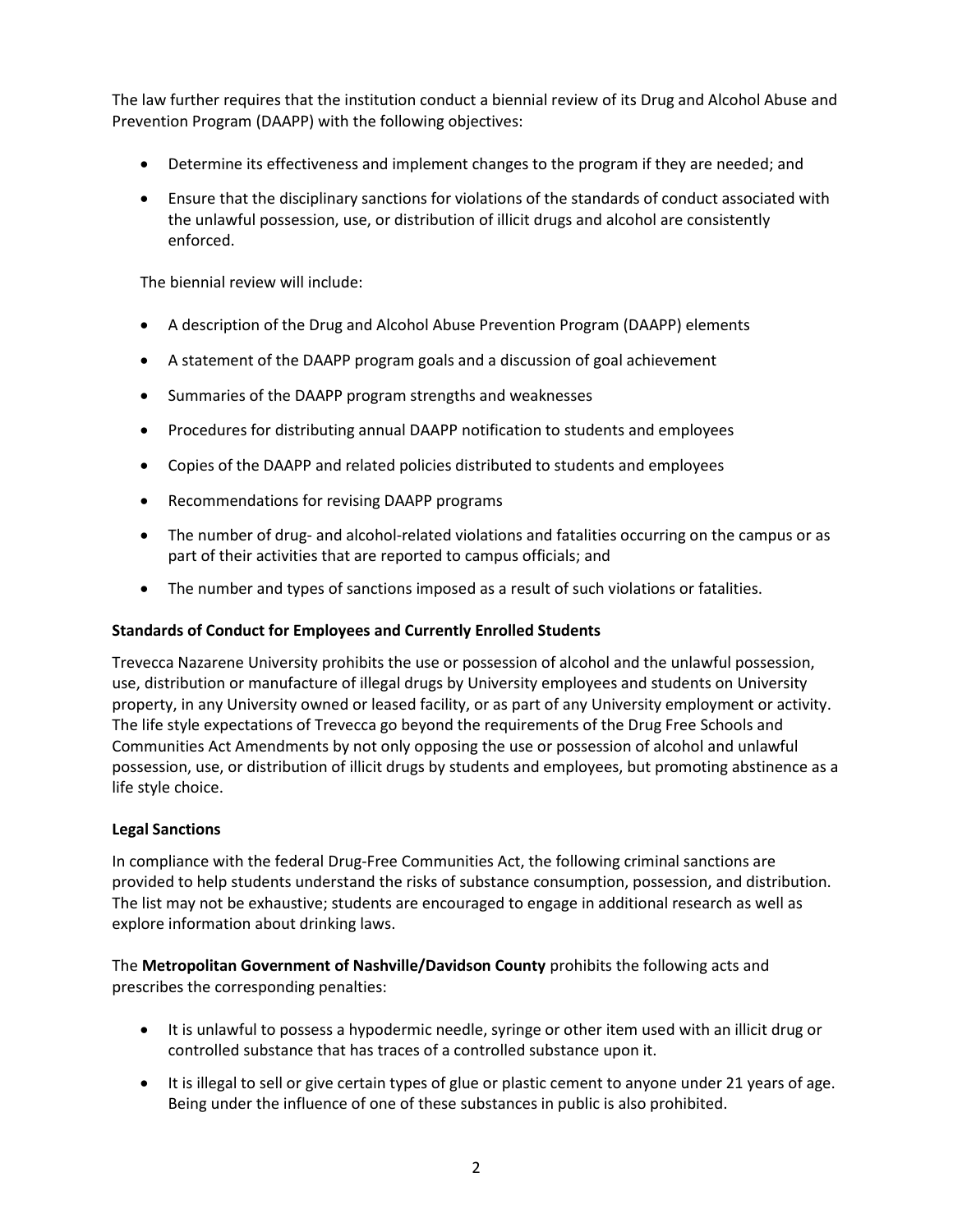- It is unlawful for any person under the age of 19: a) to be present in an automobile on any public street when alcoholic beverages are being consumed in the automobile and b) to be present in any public park and be a companion of or otherwise associated with any person who is consuming alcoholic beverages who is not his or her parent or guardian or who has not secured written consent from the parent or guardian for the child to be present.
- It shall be a violation for any person, while on a public street or in a place generally open to the public (and not licensed for the on-premises consumption of alcoholic beverages) to have in their possession any alcoholic beverage for the purpose of consumption in a container unless the container is commercially sealed.

Each of these offenses is punishable by a fine up to \$500.

The **State of Tennessee** prohibits the following acts and prescribes the corresponding penalties:

- Persuading, enticing, or sending a person under 21 years of age to purchase alcoholic beverages or buying an alcoholic beverage for one under the age of 21 is punishable by up to 200 hours of community service and revocation of driving privileges.
- It is illegal to be intoxicated in public. Such behavior can result in up to 30 days in jail and/or a \$50 fine.
- Consuming or possessing alcohol on the premises of an elementary, junior high or high school is punishable by up to 30 days in jail and/or a \$50 fine.
- Driving under the influence of an alcoholic beverage or drug is punishable by a jail term of up to 7 days, up to a \$1500 fine and loss of driving privileges for one year for the first offense: a jail term of 11 months and 29 days, up to a \$3,500 fine and loss of driving privileges for two years for the second offense; and a jail term of 11 months 29 days, up to a \$10,000 fine and the loss of driving privileges for up to 10 years for the third offense. In addition, a court may order inpatient treatment at a drug and alcohol rehabilitation center.
- Killing another person while driving a vehicle under the influence of alcohol or drugs can result in up to a 30-year sentence, a fine of up to \$10,000 and the loss of one's license for up to 10 years.
- Being intoxicated and, as a result of intoxication, recklessly causing serious bodily injury to another while operating a motor vehicle is punishable by two to 12 years in prison, the loss of driving privileges for one year per offense with a maximum loss of 5 years and a fine up to \$5,000.
- Consuming or possessing in an open container any alcoholic beverage or beer while operating a motor vehicle may result a fine up to \$50.
- It is illegal to possess with the intent to manufacture, deliver or sell an illicit drug or controlled substance. Depending on the type of substance and its quantity, such fines will be at least \$5,000 but not more than \$250,000, is subject to a jail term of up to 11 months and 29 days and a \$2,500 fine.
- If two or more prior convictions are present, the possible sentence increases to six years in prison and a \$3,000 fine. In addition, a court may order enrollment in a drug offender school and/or community service at a drug treatment facility.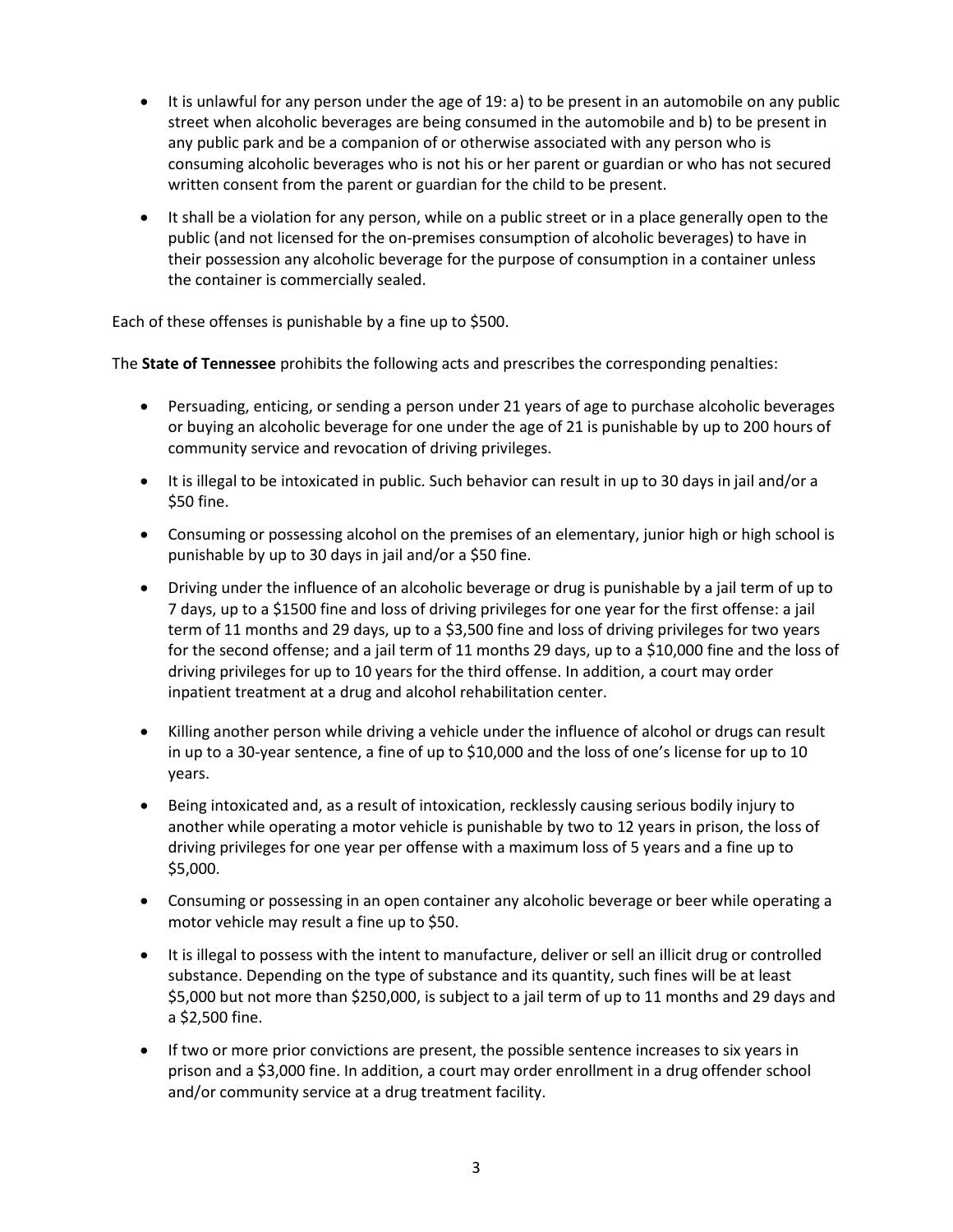- The casual exchange of even small amounts of an illicit drug or controlled substance with a minor can result in a penalty of up to life in prison and a \$500,000 fine.
- Inhaling, selling, giving or possessing glue, paint, gas aerosol or gas for an unlawful purpose is punishable by a jail term of 11 months and 29 days to six years and a fine of up to \$3,000.
- It is illegal to sell or buy any item that is represented to be an illicit drug or controlled substance. Such an act is punishable by up to six years in prison and a \$3,000 fine.
- It is illegal to sell, deliver or possess the seeds of jimsonweed on the premises of any elementary, junior high or high school. The penalty for such an act is 11 months and 29 days in jail and/or a fine up to \$2,500.
- It is unlawful to possess with the intent to manufacture or deliver an anabolic steroid. This act is punishable by two to 12 years in prison and a fine of up to \$50,000.

In addition to the state and local statutes, a number of controlled substances are illegal under federal law as defined in Title 21 of the US Code. These statutes and the corresponding penalties can be found at [https://www.dea.gov/sites/default/files/drug\\_of\\_abuse.pdf#page=30](https://www.dea.gov/sites/default/files/drug_of_abuse.pdf#page=30) and are pasted below:

| Federal Trafficking Penalties for Schedules I, II, III, IV, and V (except Marijuana) |                                     |                           |                               |                                                             |  |  |
|--------------------------------------------------------------------------------------|-------------------------------------|---------------------------|-------------------------------|-------------------------------------------------------------|--|--|
| <b>Schedule</b>                                                                      | Substance/Quantity                  | Penalty                   | <b>Substance/Quantity</b>     | Penalty                                                     |  |  |
| $\mathbf{II}$                                                                        | Cocaine                             | First Offense: Not less   | Cocaine                       | First Offense: Not less than                                |  |  |
|                                                                                      | 500-4999 grams                      | than 5 yrs. and not       | 5 kilograms or more mixture   | 10 yrs. and not more than                                   |  |  |
|                                                                                      | mixture                             | more than 40 yrs. If      |                               | life. If death or serious                                   |  |  |
|                                                                                      |                                     | death or serious          |                               | bodily injury, not less than                                |  |  |
|                                                                                      |                                     | bodily injury, not less   |                               | 20 yrs. or more than life.                                  |  |  |
|                                                                                      |                                     | than 20 yrs. or more      |                               | Fine of not more than \$10                                  |  |  |
|                                                                                      |                                     | than life. Fine of not    |                               | million if an individual, \$50                              |  |  |
|                                                                                      |                                     | more than \$5 million if  |                               | million if not an individual.                               |  |  |
|                                                                                      |                                     | an individual, \$25       |                               |                                                             |  |  |
|                                                                                      |                                     | million if not an         |                               | Second Offense: Not less                                    |  |  |
|                                                                                      |                                     | individual.               |                               | than 20 yrs, and not more<br>than life. If death or serious |  |  |
| $\mathbf{H}$                                                                         | <b>Cocaine Base</b>                 | Second Offense: Not       | <b>Cocaine Base</b>           | bodily injury, life                                         |  |  |
|                                                                                      | 28-279 grams mixture                | less than 10 yrs. and     | 280 grams or more mixture     | imprisonment. Fine of not                                   |  |  |
|                                                                                      |                                     | not more than life. If    |                               | more than \$20 million if an                                |  |  |
| IV                                                                                   | Fentanyl                            | death or serious          | Fentanyl                      | individual, \$75 million if not                             |  |  |
|                                                                                      | 40-399 grams mixture                | bodily injury, life       | 400 grams or more mixture     | an individual.                                              |  |  |
|                                                                                      |                                     | imprisonment. Fine of     |                               |                                                             |  |  |
| $\mathbf{I}$                                                                         | Fentanyl Analogue                   | not more than \$8         | <b>Fentanyl Analogue</b>      | 2 or More Prior Offenses:                                   |  |  |
|                                                                                      | 10-99 grams mixture                 | million if an individual, | 100 grams or more mixture     | Life imprisonment. Fine of                                  |  |  |
| $\mathbf{I}$                                                                         | Heroin                              | \$50 million if not an    | Heroin                        | not more than \$20 million if                               |  |  |
|                                                                                      | 100-999 grams mixture               | individual.               | 1 kilogram or more mixture    | an individual, \$75 million if                              |  |  |
| $\mathbf{I}$                                                                         | <b>LSD</b>                          |                           | <b>LSD</b>                    | not an individual.                                          |  |  |
|                                                                                      | 1-9 grams mixture                   |                           | 10 grams or more mixture      |                                                             |  |  |
| $\mathbf{H}$                                                                         | Methamphetamine                     |                           | Methamphetamine               |                                                             |  |  |
|                                                                                      | 5-49 grams pure or                  |                           | 50 grams or more pure         |                                                             |  |  |
|                                                                                      | 50-499 grams mixture                |                           | or 500 grams or more mixture  |                                                             |  |  |
| $\mathsf{II}$                                                                        | <b>PCP</b>                          |                           | <b>PCP</b>                    |                                                             |  |  |
|                                                                                      | 10-99 grams pure or                 |                           | 100 grams or more pure        |                                                             |  |  |
|                                                                                      | 100-999 grams mixture               |                           | or 1 kilogram or more mixture |                                                             |  |  |
| Substance/Quantity                                                                   |                                     | Penalty                   |                               |                                                             |  |  |
|                                                                                      | Any Amount Of Other Schedule I & II |                           |                               |                                                             |  |  |
| Substances                                                                           |                                     |                           |                               |                                                             |  |  |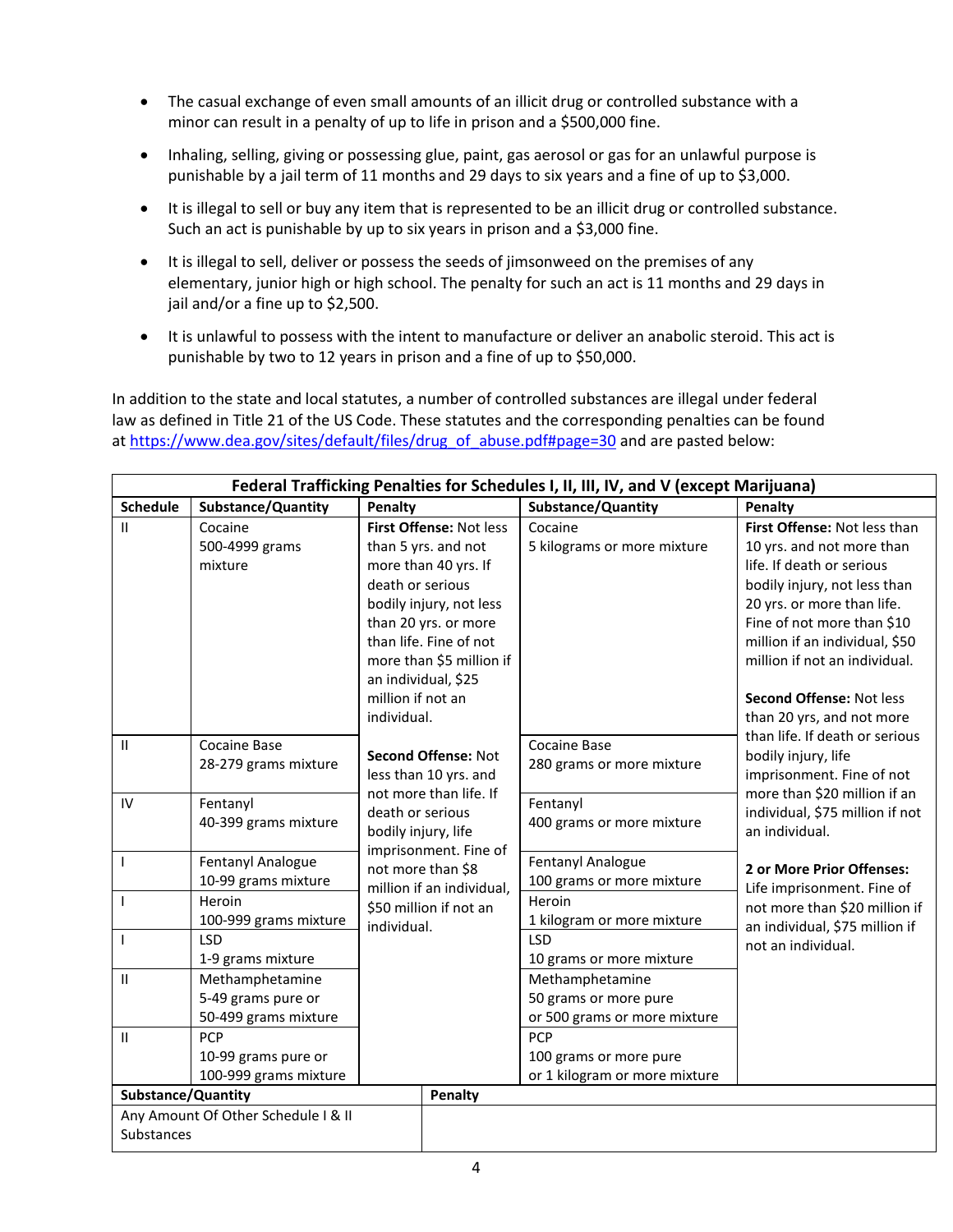| Any Drug Product Containing Gamma         | First Offense: Not more than 20 yrs. If death or serious bodily injury, not less      |  |  |
|-------------------------------------------|---------------------------------------------------------------------------------------|--|--|
|                                           |                                                                                       |  |  |
| Hydroxybutyric Acid                       | than 20 yrs. or more than Life. Fine \$1 million if an individual, \$5 million if not |  |  |
| Flunitrazepam (Schedule IV)               | an individual.                                                                        |  |  |
| 1 Gram                                    | Second Offense: Not more than 30 yrs. If death or serious bodily injury, life         |  |  |
|                                           | imprisonment. Fine \$2 million if an individual, \$10 million if not an individual.   |  |  |
| Any Amount Of Other Schedule III Drugs    | First Offense: Not more than 10 yrs. If death or serious bodily injury, not more      |  |  |
|                                           | than 15 yrs. Fine not more than \$500,000 if an individual, \$2.5 million if not an   |  |  |
|                                           | individual.                                                                           |  |  |
|                                           |                                                                                       |  |  |
|                                           | <b>Second Offense:</b> Not more than 20 yrs. If death or serious injury, not more     |  |  |
|                                           | than 30 yrs. Fine not more than \$1 million if an individual, \$5 million if not an   |  |  |
|                                           | individual.                                                                           |  |  |
| Any Amount Of All Other Schedule IV Drugs | First Offense: Not more than 5 yrs. Fine not more than \$250,000 if an                |  |  |
| (other than one gram or more of           | individual, \$1 million if not an individual.                                         |  |  |
| Flunitrazepam)                            |                                                                                       |  |  |
|                                           | Second Offense: Not more than 10 yrs. Fine not more than \$500,000 if an              |  |  |
|                                           | individual, \$2 million if other than an individual.                                  |  |  |
|                                           |                                                                                       |  |  |
| Any Amount Of All Schedule V Drugs        | First Offense: Not more than 1 yr. Fine not more than \$100,000 if an                 |  |  |
|                                           | individual, \$250,000 if not an individual.                                           |  |  |
|                                           | Second Offense: Not more than 4 yrs. Fine not more than \$200,00 if an                |  |  |
|                                           | individual, \$500,000 if not an individual.                                           |  |  |

*A violation of any law regarding drugs or alcohol is also a violation of the University's Student Code of Conduct and will be treated as a separate disciplinary matter by Trevecca.* 

## **Drug Convictions and Student Financial Aid**

The Higher Education Act (HEA) of 1965 as amended suspends aid eligibility for students who have been convicted under federal or state law of the sale or possession of drugs, if the offense occurred during a period of enrollment for which the student was receiving federal student aid (grants, loans, and/or work-study).[\( http://studentaid.ed.gov](http://studentaid.ed.gov/) )

### **Health Risks**

Trevecca Nazarene University is substance-free because academic research and professional experience demonstrate the decision to abuse alcohol or use drugs has profoundly negative effects on a student's collegiate career. Harvard's School of Public Health found binge drinking of alcohol negatively impacts academic performance, social relationships, risk taking behaviors, and health of college students. Similarly, numerous studies have associated drug use with dependence, lower grades, an increased likelihood of dropping out, missed classes, high-risk sexual activity, difficulty finding purpose and anxiety, depression, and other psychological problems that interfere with learning and personal development. The following provides further details about the health risks of specific drugs as well as alcohol.

Narcotics such as opium, morphine and heroin can cause euphoria, drowsiness, respiratory depression, constricted pupils and nausea. The symptoms of an overdose of narcotics are slow and shallow breathing, clammy skin, convulsions, coma and possible death. Persons experiencing withdrawal from addiction to narcotics can experience watery eyes, runny nose, yawning, loss of appetite, irritability, tremors, panic, cramps, nausea, chills and sweating.

Depressants such as barbiturates and Quaaludes can cause slurred speech, disorientation and drunken behavior. An overdose of a depressant may result in shallow respiration, clammy skin, dilated pupils, weak and rapid pulse, coma and possible death. Withdrawal symptoms include anxiety, insomnia, tremors, delirium, convulsions and possible death.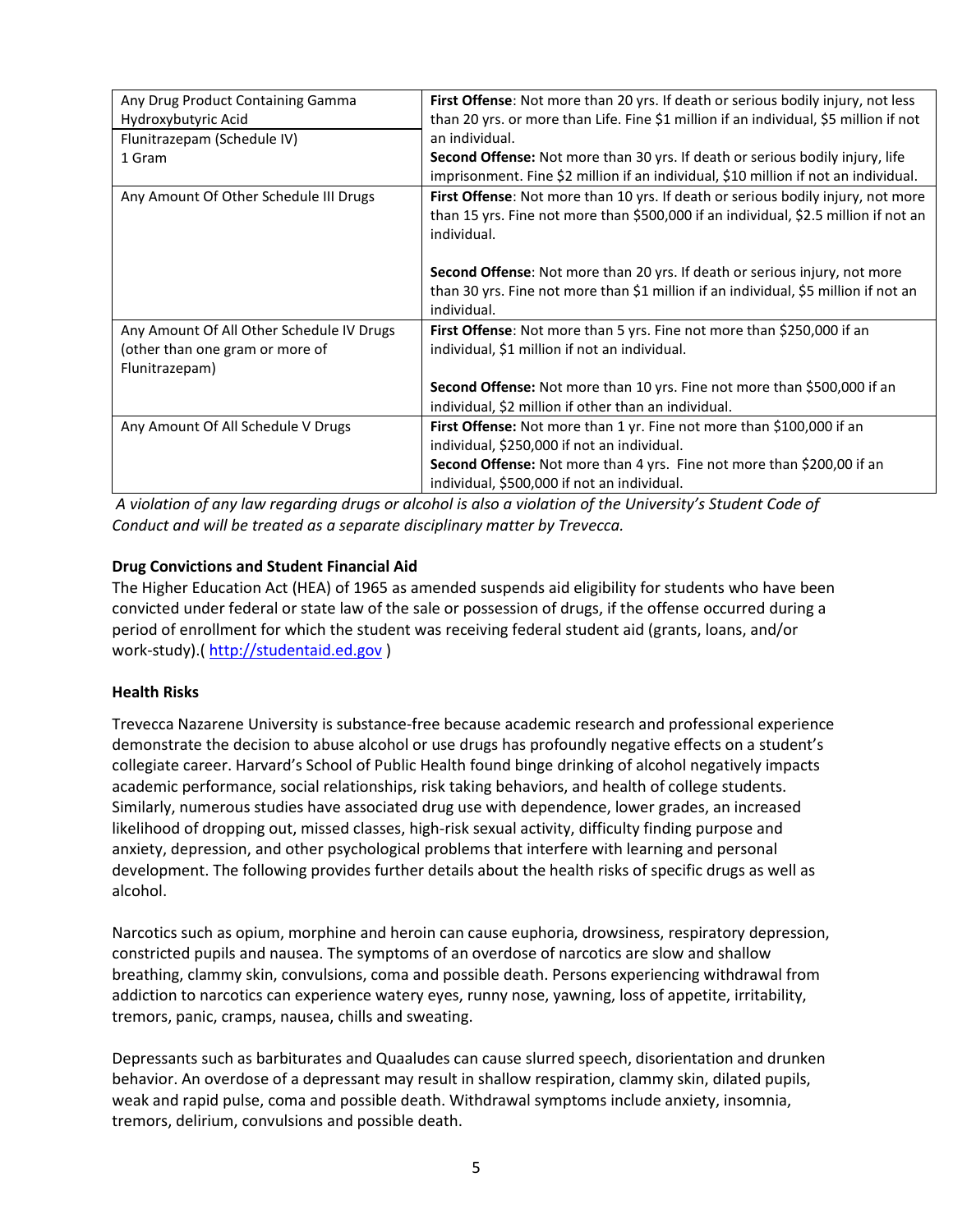Stimulants such as cocaine and crack can cause increased alertness or euphoria, and increased pulse rate and blood pressure, insomnia and loss of appetite. An overdose of stimulants results in agitation, an increase in body temperature, hallucinations, convulsions and possible death. Withdrawal symptoms include apathy, long periods of sleep, irritability, depression and disorientation. Hallucinogens such as LSD and amphetamines cause delusions and hallucinations, and poor perceptions of time and distance. The effects of an overdose include psychosis and possible death.

Marijuana and hashish can cause euphoria, increased appetite, relaxed inhibitions and disoriented behavior. The effects of an overdose include fatigue, paranoia and possible psychosis. Withdrawal symptoms include insomnia, hyperactivity and decreased appetite.

Alcohol consumption causes a number of marked changes in behavior. Even low doses significantly impair the judgment and coordination required to drive a car safely, increasing the likelihood that the driver will be involved in an accident. Low to moderate doses also increase the incidence of a variety of aggressive acts, include spouse and child abuse. Moderate to high doses of alcohol cause marked impairments in higher mental functions, severely altering a person's ability to learn and remember information. Very high doses cause respiratory distress and death. If combined with other depressants of the central nervous system, much lower doses of alcohol will produce the effects just described.

Repeated use of alcohol can lead to dependence. Sudden cessation of alcohol intake is likely to produce withdrawal symptoms, including severe anxiety, tremors, hallucinations and convulsions. Alcohol withdrawal can be life-threatening. Long-term consumption of large quantities of alcohol, particularly when combined with poor nutrition, can also lead to permanent damage to vital organs such as the brain and liver.

Mothers who drink alcohol during pregnancy may give birth to infants with fetal alcohol syndrome. These infants have irreversible physical abnormalities and mental retardation. In addition, research indicates that children of alcoholic parents are at greater risk than their peers of becoming alcoholics.

# **Resources for Counseling / Treatment / Rehabilitation**

The following services are available through the University Counseling Center for those students who are struggling with substance abuse problems.

- 1. Assessment
- 2. Referral
- 3. Individual therapy
- 4. Family and/or relationship counseling
- 5. Educational programs

Students may obtain the above services on a confidential basis by calling the University Counseling Center. Employees who contact the University Counseling Center will be referred to a local provider for services. Individuals are also encouraged to contact their healthcare insurance carrier to understand services available for substance abuse and behavioral health benefits.

Additionally, listed below are resources for treatment. Trevecca Nazarene University does not have a contractual agreement with any of the listed resources and are included as a courtesy for students and employees.

• Alcoholics Anonymous 615-831-1050 [http://www.aanashville.org](http://www.aanashville.org/) • Narcotics Anonymous 1-888-476-2482 [http://nanashville.org](http://nanashville.org/)

6

• Addiction to Sobriety 1-877-422-9235<https://addictiontosobriety.com/>